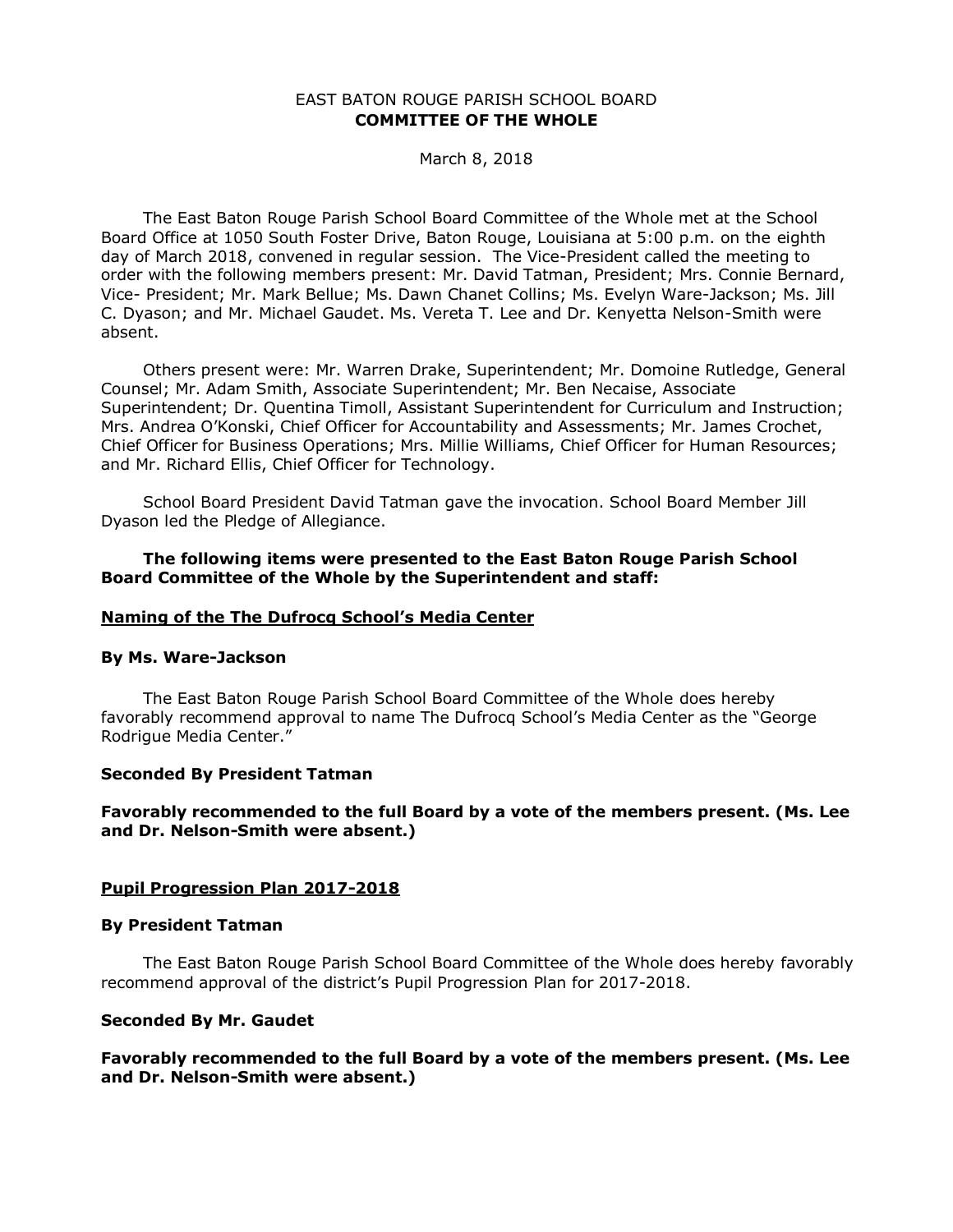# **Professional Services Contract**

## **By Ms. Dyason**

The East Baton Rouge Parish School Board Committee of the Whole does hereby favorably recommend approval of a professional services contract between the East Baton Rouge Parish School Board and LEAD Training Resource Group in the amount of \$30,000.00 for professional development services in the areas of leadership, coaching, organizational effectiveness, management strategies, and interventions. (Funding Source: Title II)

## **Seconded By Ms. Collins**

# **Favorably recommended to the full Board by a vote of the members present. (Ms. Lee and Dr. Nelson-Smith were absent.)**

# **Grants**

# **By Mr. Bellue**

The East Baton Rouge Parish School Board Committee of the Whole does hereby favorably recommend approval of the following grants:

- a) Louisiana Department of Education Office of Student Support grant in the amount of \$6,500.00 to provide Compass FAFSA (Free Application for Federal Student Aid) coordinators to work with school level personnel to support students and families in completing the FAFSA graduation task at Belaire High and Glen Oaks High Schools.
- b) Louisiana Department of Agriculture & Forestry grant in the amount of \$536.61 to purchase garden tools and supplies to maintain the Wildwood Elementary School Gardens.

## **Seconded By Ms. Ware-Jackson**

**Favorably recommended to the full Board by a vote of the members present. (Ms. Lee and Dr. Nelson-Smith were absent.)**

## **Actuarial Services**

## **By Ms. Collins**

The East Baton Rouge Parish School Board Committee of the Whole does hereby favorably recommend approval of Actuarial Services from Fontenot Benefits & Actuarial Consulting (FBAC) in the amount of \$10,000.00 to provide necessary actuarial calculations as required by the published GASB 75. (Funding Source: General Fund)

## **Seconded By Mr. Gaudet**

**Favorably recommended to the full Board by a vote of the members present. (Ms. Lee and Dr. Nelson-Smith were absent.)**

## **Advertise, Accept the Low Bid Meeting Specifications**

#### **By President Tatman**

The East Baton Rouge Parish School Board Committee of the Whole does hereby favorably recommend authorization for staff to advertise, accept the low bid meeting specifications, and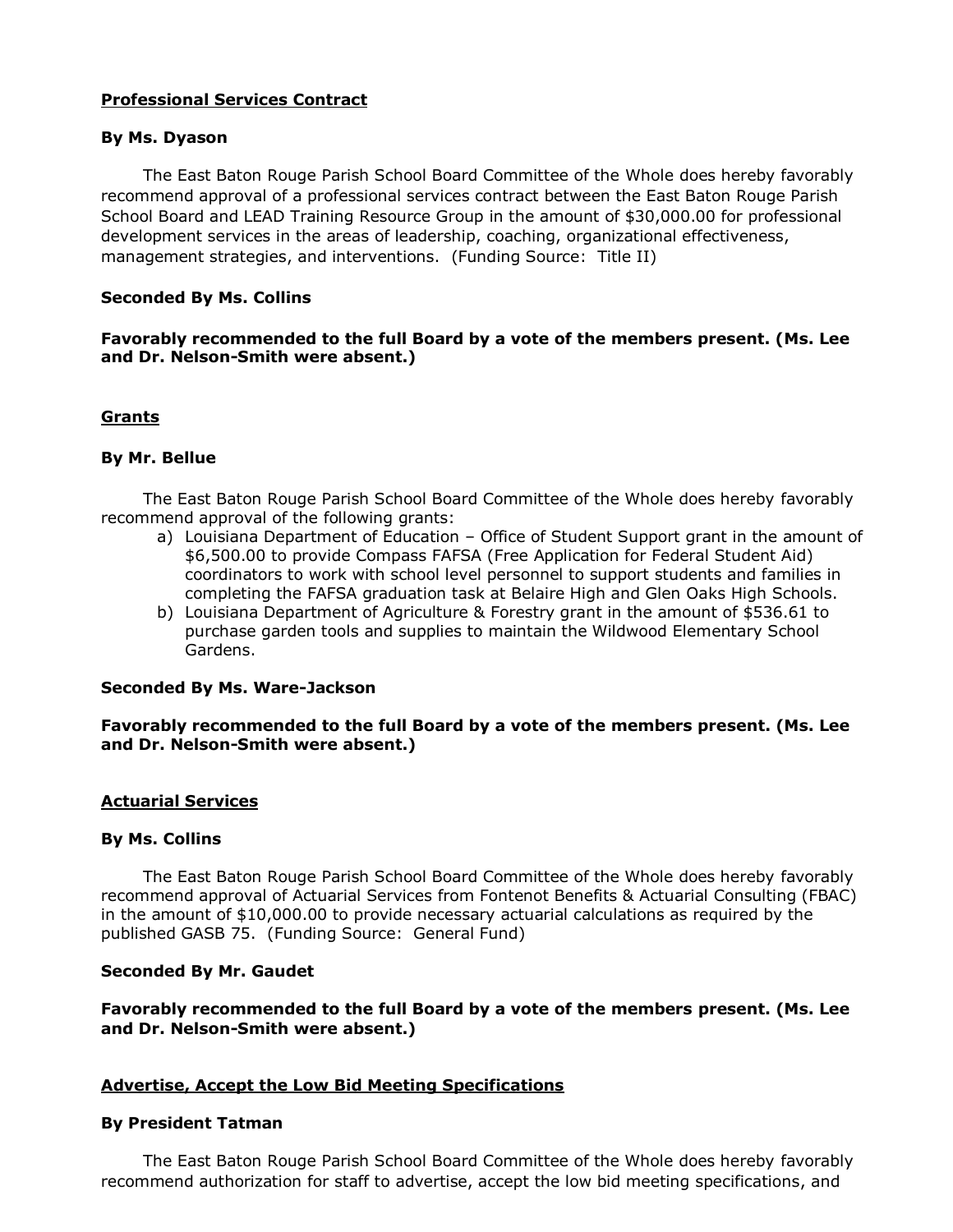make the award of a contract for the flood repairs at Howell Park Elementary School*,* or reject any and all bids for just cause in accordance with the Louisiana Public Bid Law; Louisiana Revised Statutes, Title 38; Chapter 10. (Funding Source: Partially funded through FEMA Reimbursement Program)

### **Seconded By Ms. Ware-Jackson**

# **Favorably recommended to the full Board by a vote of the members present. (Ms. Lee and Dr. Nelson-Smith were absent.)**

## **Advertise, Accept the Low Bid Meeting Specifications**

### **By Mr. Bellue**

The East Baton Rouge Parish School Board Committee of the Whole does hereby favorably recommend authorization to increase the project budget, accept the low bid meeting specifications, and make the award of a contract for the stadium lighting replacement at Broadmoor High School, or reject any and all bids for just cause in accordance with the Louisiana Public Bid Law; Louisiana Revised Statutes, Title 38; Chapter 10. (Funding Source: Phase 3/Year 9, 2017-2018 Facility Modifications and Maintenance Improvement Fund)

## **Seconded By Ms. Dyason**

**Favorably recommended to the full Board by a vote of the members present. (Ms. Lee and Dr. Nelson-Smith were absent.)**

## **Postpone Action Regarding Architectural Selection Committee's Recommendation**

#### **By President Tatman**

The East Baton Rouge Parish School Board Committee of the Whole does hereby postpone the following item to the May Committee of the Whole: approval of the Architectural Selection Committee's recommendation of GraceHebert Architects, APAC, to provide architectural design consulting services for the Jefferson Homesite K-8 School Project to the May Committee of the Whole.

#### **Seconded By Mr. Gaudet**

**The motion was approved to postpone the item to the May Committee of the Whole by a vote of the members present. (Ms. Lee, Dr. Nelson-Smith, and Ms. Collins were absent.)**

## **"Public Comment" Cards**

#### **By President Tatman**

The East Baton Rouge Parish School Board Committee of the Whole does hereby favorably recommend approval to utilize "Public Comment" cards for future School Board meetings.

#### **Seconded By Mr. Bellue**

**Favorably recommended to the full Board by a vote of the members present. (Ms. Lee,**